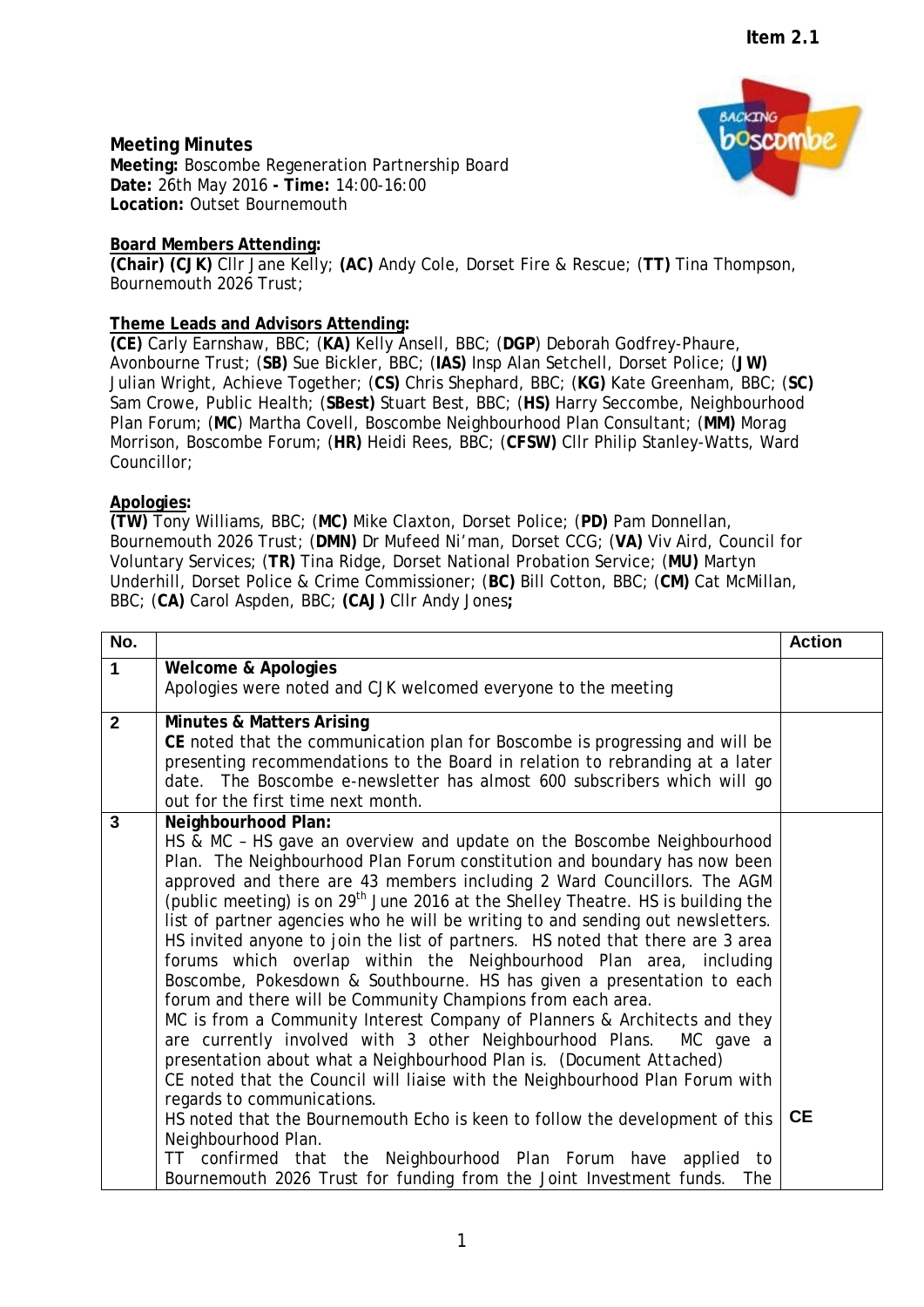|   | Trustees have approved this application subject to the Boscombe Regeneration<br>Boards approval. The meeting was fully supportive, however, as there were<br>not enough Board Members at the meeting to approve this application, an<br>email will be sent to all Board Members for approval.                                                                                                                                                                                                                                                                                                                                                                                                                                                                                                                                                                                      | <b>HR</b>                |
|---|------------------------------------------------------------------------------------------------------------------------------------------------------------------------------------------------------------------------------------------------------------------------------------------------------------------------------------------------------------------------------------------------------------------------------------------------------------------------------------------------------------------------------------------------------------------------------------------------------------------------------------------------------------------------------------------------------------------------------------------------------------------------------------------------------------------------------------------------------------------------------------|--------------------------|
| 4 | Theme Lead Updates & Challenges                                                                                                                                                                                                                                                                                                                                                                                                                                                                                                                                                                                                                                                                                                                                                                                                                                                    |                          |
|   | Health<br>SC noted that this priority theme is looking to link with other projects involved<br>with Boscombe, one being the Neighbourhood Plan. SC presented information<br>to the Board in order to review what the Health Theme has worked on and<br>achieved and to seek views and endorsements regarding a new focus<br>(Document Attached)<br>The attendees of this meeting agreed with the recommendations and support<br>the future direction of the Health Theme group. An email will be sent to all<br>Board members not present at this meeting to confirm their support for these<br>recommendations.                                                                                                                                                                                                                                                                   | HR                       |
|   | DGP noted the benefits of involving young people with the work of the Health<br>Theme group as this can support their future health awareness and they can<br>also promote this within their families including the older generation.<br>DGP also noted that Avonreach information hub will soon be opening and<br>suggested that this could be an ideal place to create links between young<br>people and the Health Theme work. DGP will email SC to discuss this further.<br>KA noted that this work fits very well with the Operation Galaxy work.                                                                                                                                                                                                                                                                                                                             | DGP/SC                   |
|   | Employment & Enterprise (Economy)<br>CS confirmed that there is now dedicated officer time working on the retail<br>study which is now moving forward. The proposed timescale is to have this<br>study completed by September 2016.<br>MC asked for the brief of this piece of work so that it can be considered whilst<br>moving forward with the Neighbourhood Plan. SB will send it through to MC<br>CS has been revising the key objectives of the Economy Theme work to ensure<br>that they are meeting the overall objectives of the Boscombe Regeneration<br>The Economy Theme is reaching out in order to support<br>Partnership.<br>industries around Bournemouth. In Boscombe, the support is being aimed at a<br>more personal level as opposed to strategic and this will help to support local<br>businesses and agents trying to attract new business into the area. | <b>SB</b>                |
|   | Outset Bournemouth is still waiting for European Funding to come through<br>which will enable them to deliver their services, supporting and growing new<br>businesses. Outset are currently reviewing the tenancies at The Old School<br>House. CS noted that there will be discussion with the Neighbourhood Plan<br>Forum so that any issues can be aligned better and to try and avoid any<br>conflicting objectives.<br>CPSW asked if the Economy work was having an impact on the type of<br>businesses coming to Boscombe. CS noted that the one of the significant<br>positive impact to the economy of Boscombe was the new Shared Space.<br>Changes of the environment and infrastructure have helped breed confidence                                                                                                                                                   | CS/MC                    |
|   | and security. MM asked that any updates with regards to the accommodation<br>above the Royal Arcade could be forwarded to Boscombe Forum.                                                                                                                                                                                                                                                                                                                                                                                                                                                                                                                                                                                                                                                                                                                                          | $\mathsf{CS}\phantom{0}$ |
|   | Education & Attainment (Young People)<br>JW noted that most of the objectives for Education & Attainment are<br>currently showing as green and amber. This may change when they have                                                                                                                                                                                                                                                                                                                                                                                                                                                                                                                                                                                                                                                                                               |                          |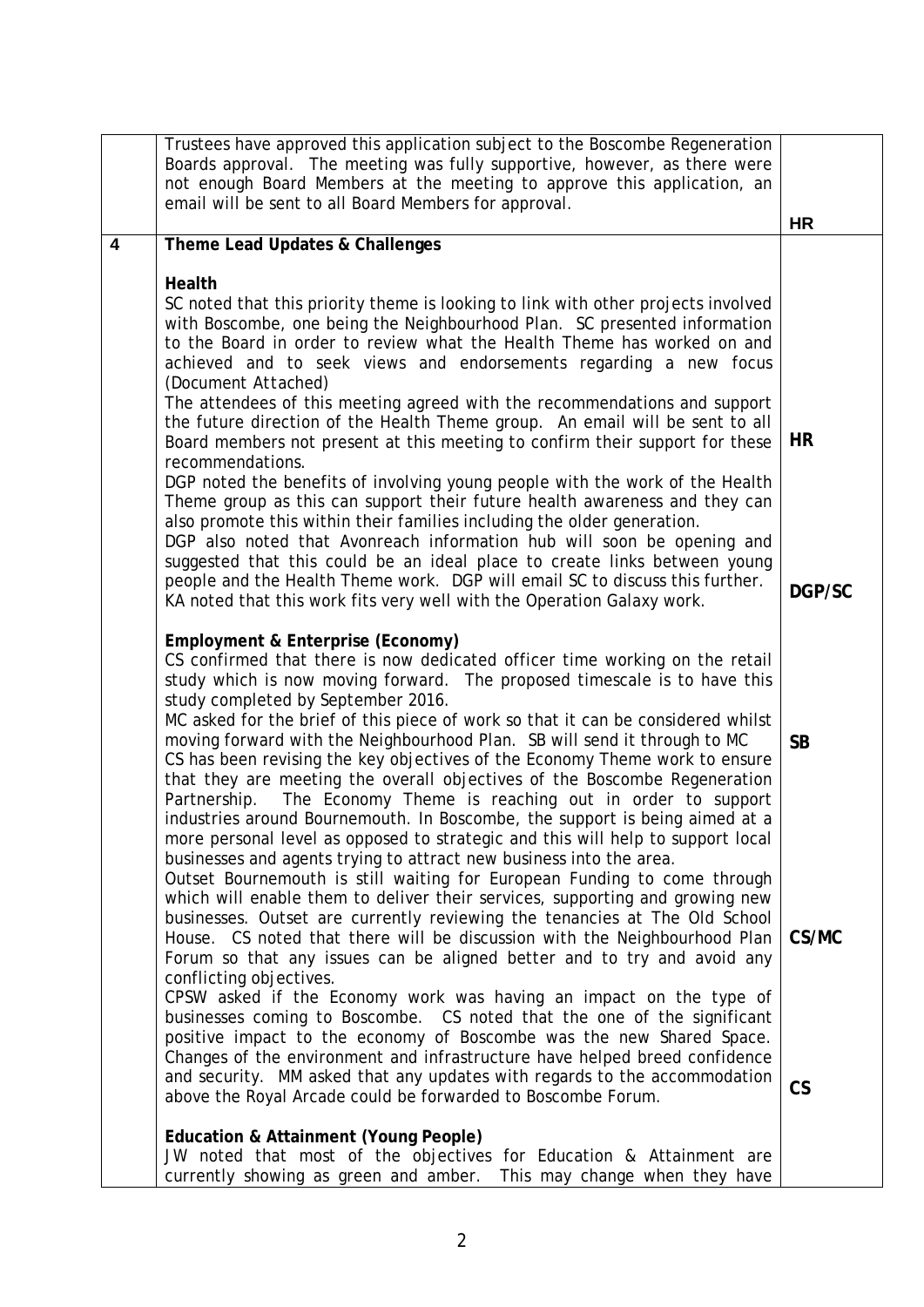evidence of impact when the results come through from the different schools. The objectives might then be refreshed depending on these outcomes. The 2 collective impact projects which are the main drivers within the area are moving on well. These recognise people with English as an additional language and looking at the needs of young people who are NEET or in danger of becoming NEET (Not in Education, Employment or Training).

In terms of the EAL project, the Teach First ambassador has now completed her Masters. These findings look issues such as at the clash of education culture and community engagement. The findings are due to be available this coming summer.

25 mentors from J.P. Morgan have been trained for the Aspire project called 'Image' which provides support for people who are NEET or may become NEET. They are now working with 25 pupils from Avonbourne School. Evidence of impact will be available later this year or early next year.

DGP noted the importance of this moving into the Harewood College also as there is a great need for this mentoring for boys.

The work on prevention of peddling drugs to young people is progressing. The group is setting out the actions to be taken in specific scenarios such as, who to inform if a young person has been offered drugs and what intervention would be put in place if a parent of a young person is abusing drugs etc.

A tool kit will be circulated to all Bournemouth Schools on this subject once the committee agree the content.

There is an event due to take place - 'The Blue Cafe '. This will look at the 6 major areas of concern identified by young people at Avonbourne. It will be an opportunity for young people to discuss their concerns with partnership agencies and try and come up with possible solutions.

This Event will be held on 29<sup>th</sup> June 2016 at AFC Bournemouth, 13:00 - 15:00.

There will be an event at Heathlands Primary school which will focus on the 2 collective impact projects where partners involved in the projects will have the opportunity to give a presentation on the impact this is having and what support they may need in the future.

### **Environment**

SBest gave an overview of the Environment update. The Hawkwood Road/Sea Road zebra crossing is now complete. SBest noted that he is looking into costs and ideas of how to update the sculptures on Sea Road as the lighting is not working and they are looking tired. He will update the Board regarding this at the next meeting.

There is currently an issue with vehicles entering the pedestrian area of the precinct outside of allocated times. SBest is looking into options of different road markings stating 'Vehicle Permit Holders Only'. Also, additional enforcement signage and changing the positioning of the 'No Entry' signs. A Police Constable will also be working with SBest to discuss enforcement issues. SBest is working with CB to find a solution to the market waste issues.

Following a discussion at the March Board meeting, a special Environment meeting was held to discuss major schemes that could be delivered should funding become available. This meeting highlighted 5 main areas that could be addressed: Next steps for the Precinct, re-energising Centenary Way, changing the use of little used areas of Hawkwood Road car park, Ashley Road shared space scheme and Churchill Gardens park improvements. SBest will provide an update at the next Board meeting.

SBest will ask Michael Rowland to make contact with Boscombe Forum regarding any updates on Churchill Gardens.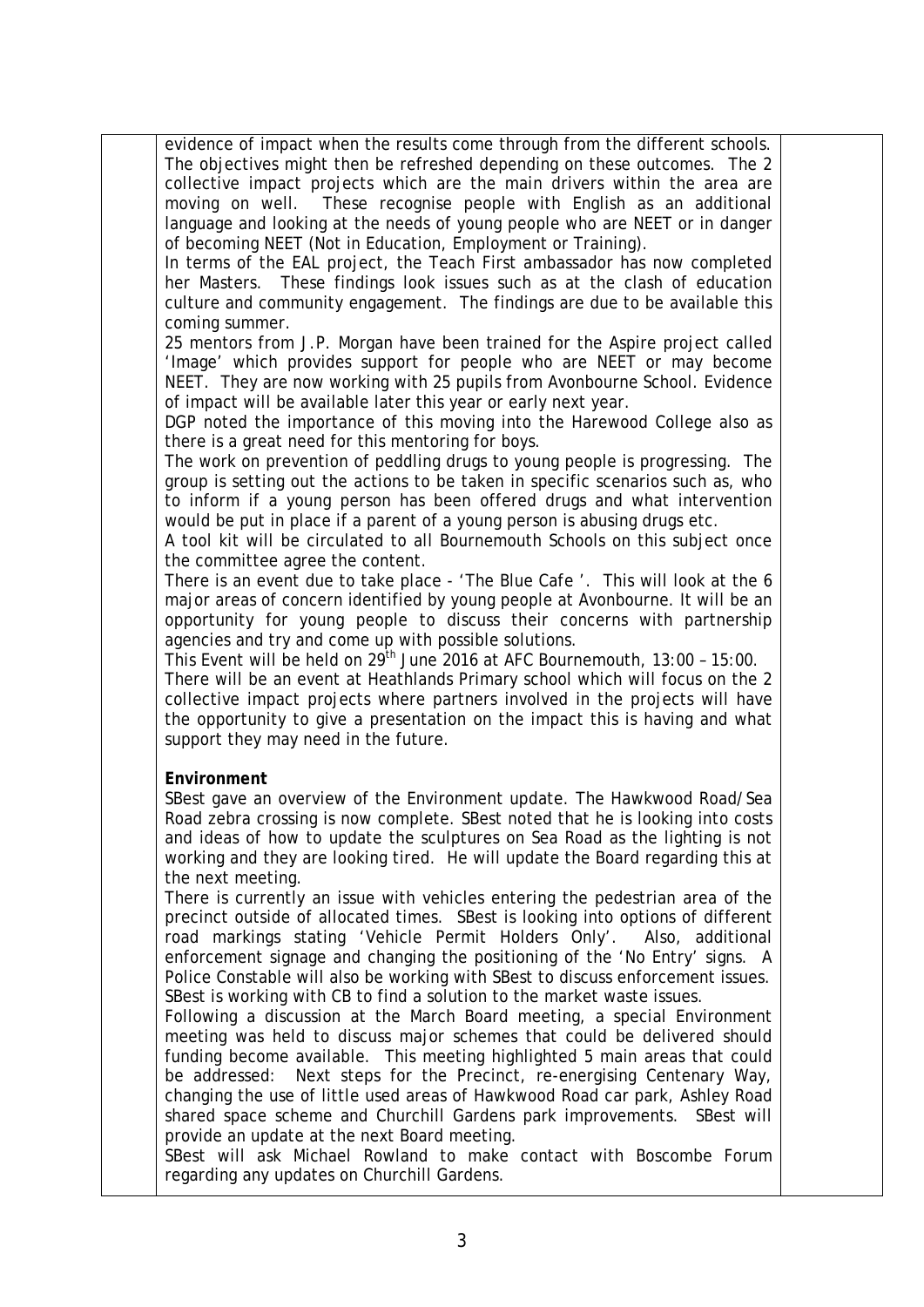| Crime<br>AS explained to the Board that Dorset Police have temporarily relocated to<br>another office but reassured the Board this will have little impact on the                                                                                                                                                                                                                                                           | <b>SBest</b> |
|-----------------------------------------------------------------------------------------------------------------------------------------------------------------------------------------------------------------------------------------------------------------------------------------------------------------------------------------------------------------------------------------------------------------------------|--------------|
| Policing within Boscombe. AS is looking into options for relocating back to<br>Boscombe as soon as possible.                                                                                                                                                                                                                                                                                                                |              |
| AS noted that one of his main priorities is to improve the perception of crime<br>within the area. AS is hoping to create some actions around this after<br>September of this year.                                                                                                                                                                                                                                         |              |
| AS told the Board that he is committed to removing PCSO's from staffing the<br>Police Contact Point in Boscombe and finding volunteers to staff the box<br>where possible. He has been in contact with LV regarding volunteers and will<br>update the Board at the next meeting.                                                                                                                                            |              |
| AS has set up a Precinct Tactical Group which will work with partner agencies<br>in order to improve the Precinct as an area. PC Sophie Williams is heading<br>this up and working alongside CB to look at issues.                                                                                                                                                                                                          |              |
| CSAS - Due to MU being re-elected as Dorset Police & Crime Commissioner,<br>funding has now been secured for 2016/2017. AS will now be proactive in<br>seeking funding post 2017.                                                                                                                                                                                                                                           |              |
| AS noted that officers have visited local shops who were openly selling legal<br>highs in order to educate them about the effects of these drugs and to inform<br>them of the new legislation which has banned these substances. This has<br>come into effect as of Thursday 26 <sup>th</sup> May 2016. Shop keepers were told that<br>they would be prosecuted if they were found to continue selling these<br>substances. |              |
| In relation to a query about the Child Sexual Exploitation links to the Young<br>People's group SB noted that Anne-Marie Dodds who leads on CSE provides the<br>link and will ensure any Boscombe issues are picked up.                                                                                                                                                                                                     |              |
| Housing<br>KA reported that there is currently an issue with the Palmerston Road scheme<br>which need addressing before moving forward. KA will update with further<br>news at the next Board.                                                                                                                                                                                                                              | KА           |
| The Churchill Gardens Management Plan is now in place and grant programme<br>can start in the near future.<br>The Empty Homes strategy is now complete and will be taken to Cabinet for                                                                                                                                                                                                                                     |              |
| adoption in September.<br>KA noted that having a single point for reporting homelessness and rough<br>sleeping is being looked into and reminded the Board to encourage people to<br>continue reporting these issues so that they can be addressed.                                                                                                                                                                         |              |
| Operation Galaxy is progressing well and another officer has been recruited to<br>deal with issues other than enforcement i.e. managing referrals.<br>KA noted that phase 1 of Operation Galaxy is effectively now closed.                                                                                                                                                                                                  |              |
| The Operation Galaxy analyst has undertaken a study of the most prolific<br>offenders living within the 282 area. A report will be presented to the Board<br>at a later date with regards to what this study has found as well as any actions<br>there may be to tackle this.                                                                                                                                               |              |
| KA produced a business case for funding for the Selective Licensing scheme<br>(Document Attached). This scheme is supported by Bournemouth 2026 Trust<br>and will they will be lending £20k in order to support the scheme which will be<br>repayable once revenue starts to come in.  This report will also be sent to<br>Board Members for approval.                                                                      |              |